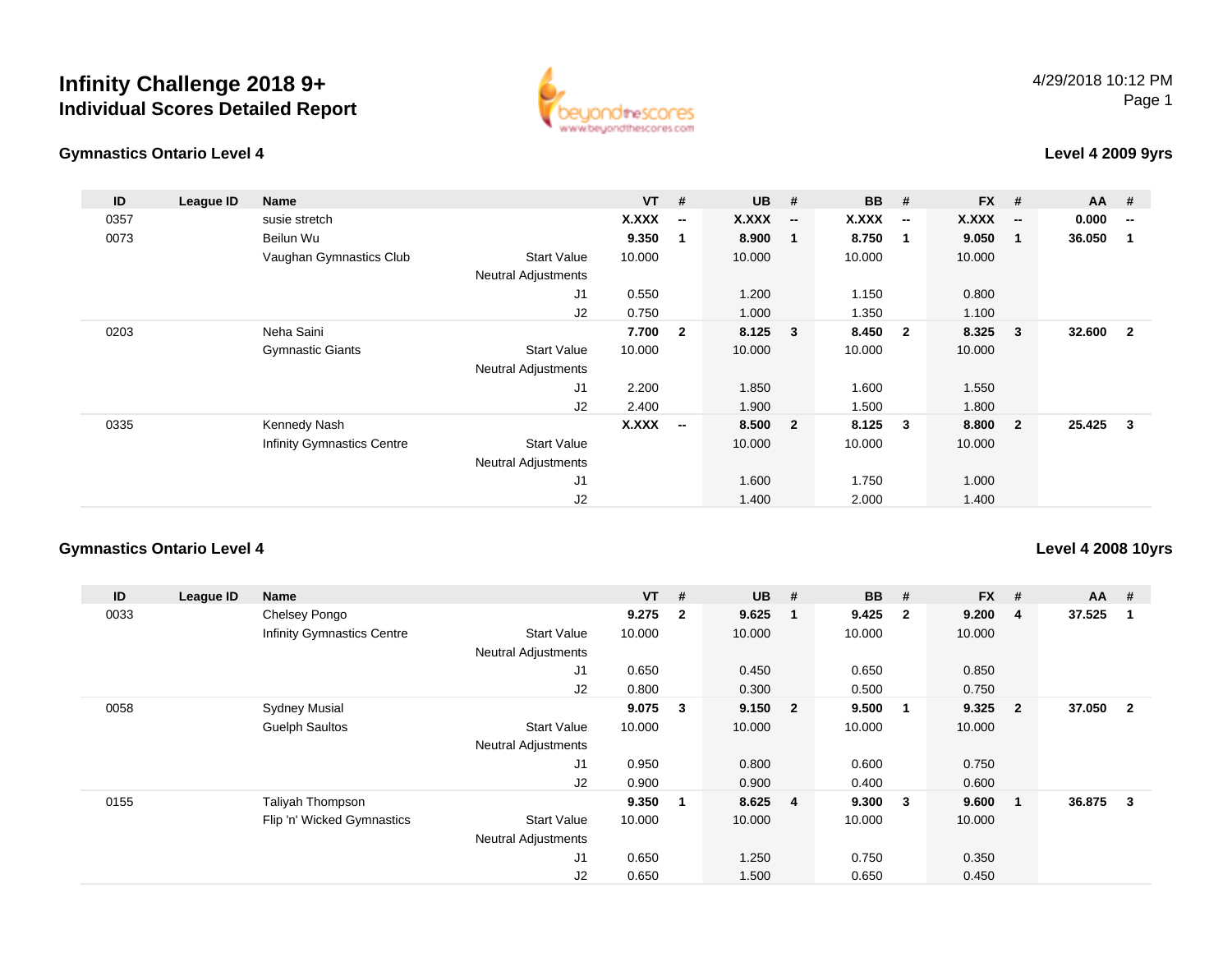

| 0299 | Lara Jane Del Greco<br>Scarborough Gym Elites | <b>Start Value</b><br><b>Neutral Adjustments</b> | 9.050<br>10.000 | 4  | 9.125<br>10.000 | 3              | 8.725<br>10.000 | 5              | 9.000<br>10.000 | 6              | 35.900 | -4 |
|------|-----------------------------------------------|--------------------------------------------------|-----------------|----|-----------------|----------------|-----------------|----------------|-----------------|----------------|--------|----|
|      |                                               | J1                                               | 0.950           |    | 0.800           |                | 1.350           |                | 0.850           |                |        |    |
|      |                                               | J2                                               | 0.950           |    | 0.950           |                | 1.200           |                | 1.150           |                |        |    |
| 0005 | Erin Belcourt                                 |                                                  | 9.025           | 5  | 8.275           | 6              | 9.175           | $\overline{4}$ | 9.275           | -3             | 35.750 | -5 |
|      | <b>Infinity Gymnastics Centre</b>             | <b>Start Value</b>                               | 10.000          |    | 10.000          |                | 10.000          |                | 10.000          |                |        |    |
|      |                                               | <b>Neutral Adjustments</b>                       |                 |    |                 |                |                 |                |                 |                |        |    |
|      |                                               | J1                                               | 0.950           |    | 1.750           |                | 0.900           |                | 0.650           |                |        |    |
|      |                                               | J2                                               | 1.000           |    | 1.700           |                | 0.750           |                | 0.800           |                |        |    |
| 0031 | Karrington Nash                               |                                                  | 8.925           | -6 | 8.500           | 5              | 8.400           | $\overline{7}$ | 9.125           | -5             | 34.950 | -6 |
|      | <b>Infinity Gymnastics Centre</b>             | <b>Start Value</b><br><b>Neutral Adjustments</b> | 10.000          |    | 10.000          |                | 10.000          |                | 10.000          |                |        |    |
|      |                                               | J1                                               | 1.050           |    | 1.400           |                | 1.700           |                | 0.750           |                |        |    |
|      |                                               | J2                                               | 1.100           |    | 1.600           |                | 1.500           |                | 1.000           |                |        |    |
| 0001 | <b>Charlotte Adams</b>                        |                                                  | 8.200           | 7  | 8.200           | $\overline{7}$ | 8.700           | - 6            | 8.625           | $\overline{7}$ | 33.725 | -7 |
|      | <b>Infinity Gymnastics Centre</b>             | <b>Start Value</b>                               | 10.000          |    | 10.000          |                | 10.000          |                | 10.000          |                |        |    |
|      |                                               | <b>Neutral Adjustments</b>                       |                 |    |                 |                |                 |                |                 |                |        |    |
|      |                                               | J1                                               | 1.750           |    | 1.900           |                | 2.400           |                | 1.250           |                |        |    |
|      |                                               | J2                                               | 1.850           |    | 1.700           |                | 0.200           |                | 1.500           |                |        |    |

## **Gymnastics Ontario Level 4**

## **Level 4 2004 14yrs**

| ID   | League ID | Name                            |                            | $VT$ # |                | <b>UB</b> | #                       | <b>BB</b> | #                       | $FX$ # |                | $AA$ # |                |
|------|-----------|---------------------------------|----------------------------|--------|----------------|-----------|-------------------------|-----------|-------------------------|--------|----------------|--------|----------------|
| 0061 |           | Jaylen Rao                      |                            | 9.150  | -1             | 9.700     | - 1                     | 9.300     | $\overline{\mathbf{2}}$ | 9.275  | 3              | 37.425 |                |
|      |           | <b>Guelph Saultos</b>           | <b>Start Value</b>         | 10.000 |                | 10.000    |                         | 10.000    |                         | 10.000 |                |        |                |
|      |           |                                 | <b>Neutral Adjustments</b> |        |                |           |                         |           |                         |        |                |        |                |
|      |           |                                 | J1                         | 0.900  |                | 0.350     |                         | 0.650     |                         | 0.800  |                |        |                |
|      |           |                                 | J2                         | 0.800  |                | 0.250     |                         | 0.750     |                         | 0.650  |                |        |                |
| 0352 |           | <b>Taylor Pierce</b>            |                            | 8.950  | $\overline{2}$ | 8.650     | $6\overline{6}$         | 9.550     | -1                      | 9.375  | $\overline{2}$ | 36.525 | $\overline{2}$ |
|      |           | Mariposa                        | <b>Start Value</b>         | 10.000 |                | 10.000    |                         | 10.000    |                         | 10.000 |                |        |                |
|      |           |                                 | <b>Neutral Adjustments</b> |        |                |           |                         |           |                         |        |                |        |                |
|      |           |                                 | J <sub>1</sub>             | 1.200  |                | 1.200     |                         | 0.450     |                         | 0.550  |                |        |                |
|      |           |                                 | J <sub>2</sub>             | 0.900  |                | 1.500     |                         | 0.450     |                         | 0.700  |                |        |                |
| 0174 |           | Lauren Lackner                  |                            | 8.100  | 7              | 9.400     | $\overline{\mathbf{2}}$ | 9.250     | - 3                     | 9.075  | 4              | 35.825 | 3              |
|      |           | Georgian Bay Phoenix Gymnastics | <b>Start Value</b>         | 10.000 |                | 10.000    |                         | 10.000    |                         | 10.000 |                |        |                |
|      |           |                                 | <b>Neutral Adjustments</b> |        |                |           |                         |           |                         |        |                |        |                |
|      |           |                                 | J1                         | 2.000  |                | 0.650     |                         | 0.850     |                         | 1.000  |                |        |                |
|      |           |                                 | J2                         | 1.800  |                | 0.550     |                         | 0.650     |                         | 0.850  |                |        |                |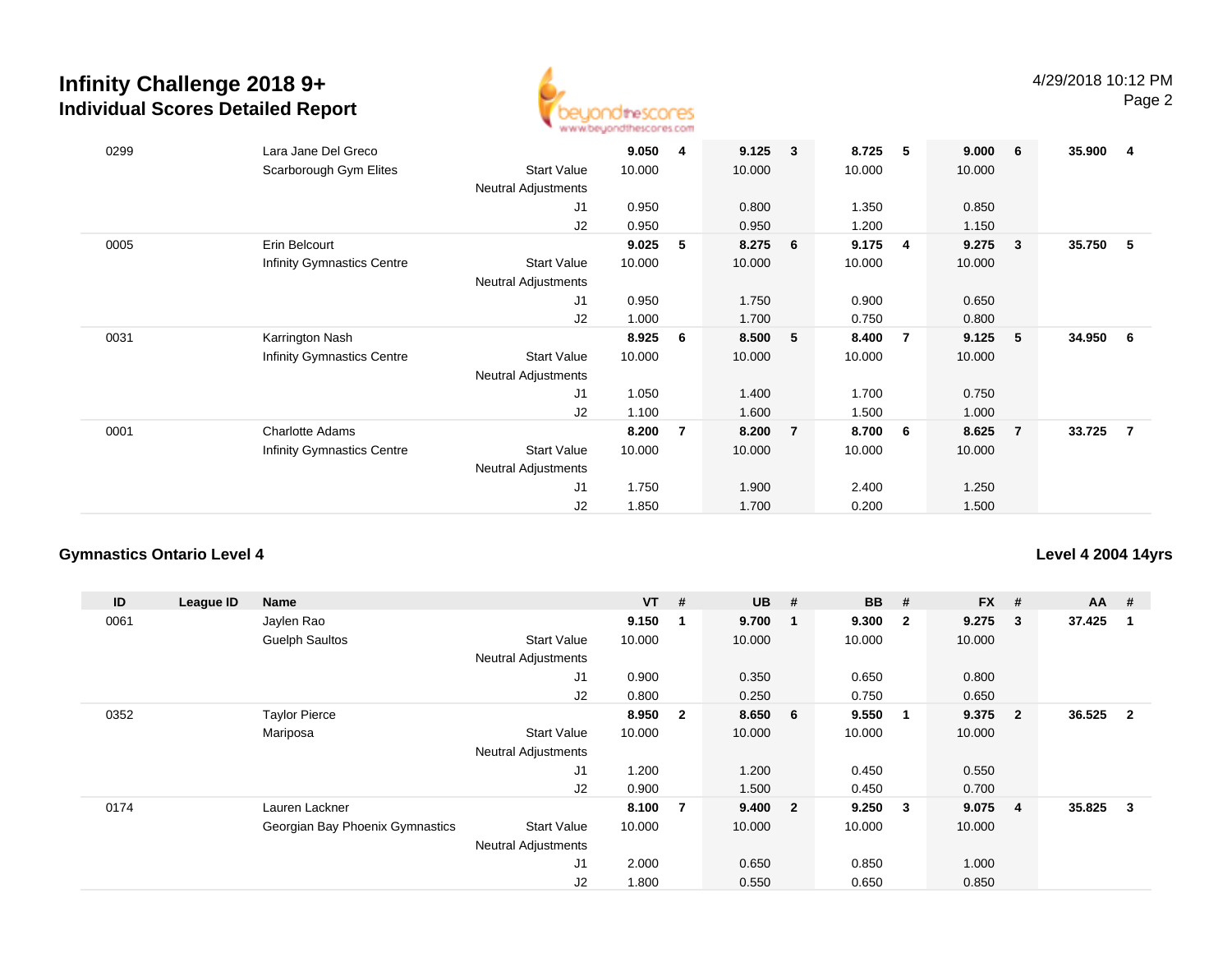

| 0262 | Jordyn Thurlow                        |                            | 8.625  | 5 | 9.050  | $\overline{\mathbf{4}}$ | 8.525  | 4              | 9.575  | $\mathbf{1}$   | 35.775 | $\overline{4}$ |
|------|---------------------------------------|----------------------------|--------|---|--------|-------------------------|--------|----------------|--------|----------------|--------|----------------|
|      | Mariposa                              | <b>Start Value</b>         | 10.000 |   | 10.000 |                         | 10.000 |                | 10.000 |                |        |                |
|      |                                       | <b>Neutral Adjustments</b> |        |   |        |                         |        |                |        |                |        |                |
|      |                                       | J1                         | 1.450  |   | 1.000  |                         | 1.600  |                | 0.400  |                |        |                |
|      |                                       | J2                         | 1.300  |   | 0.900  |                         | 1.350  |                | 0.450  |                |        |                |
| 0085 | Sofia Baldor                          |                            | 8.850  | 4 | 9.175  | $\mathbf{3}$            | 7.625  | $\overline{7}$ | 8.450  | 6              | 34.100 | 5              |
|      | Vaughan Gymnastics Club               | <b>Start Value</b>         | 10.000 |   | 10.000 |                         | 10.000 |                | 10.000 |                |        |                |
|      |                                       | <b>Neutral Adjustments</b> |        |   |        |                         |        |                |        |                |        |                |
|      |                                       | J1                         | 1.100  |   | 0.800  |                         | 2.550  |                | 1.550  |                |        |                |
|      |                                       | J2                         | 1.200  |   | 0.850  |                         | 2.200  |                | 1.550  |                |        |                |
| 0084 | Leane Lacroix                         |                            | 8.025  | 8 | 8.925  | 5                       | 8.475  | 5              | 8.375  | $\overline{7}$ | 33,800 | 6              |
|      | Vaughan Gymnastics Club               | <b>Start Value</b>         | 10.000 |   | 10.000 |                         | 10.000 |                | 10.000 |                |        |                |
|      |                                       | Neutral Adjustments        |        |   |        |                         |        |                |        |                |        |                |
|      |                                       | J1                         | 2.000  |   | 1.050  |                         | 1.500  |                | 1.550  |                |        |                |
|      |                                       | J2                         | 1.950  |   | 1.100  |                         | 1.550  |                | 1.700  |                |        |                |
| 0241 | Alyssa Trepanier                      |                            | 8.325  | 6 | 8.450  | $\overline{7}$          | 7.950  | 6              | 8.500  | 5              | 33.225 | $\overline{7}$ |
|      | Hanover Aerials Gymnastics Club       | <b>Start Value</b>         | 10.000 |   | 10.000 |                         | 10.000 |                | 10.000 |                |        |                |
|      |                                       | <b>Neutral Adjustments</b> |        |   |        |                         |        |                |        |                |        |                |
|      |                                       | J1                         | 1.750  |   | 1.600  |                         | 2.200  |                | 1.400  |                |        |                |
|      |                                       | J2                         | 1.600  |   | 1.500  |                         | 1.900  |                | 1.600  |                |        |                |
| 0190 | Valentina Roul                        |                            | 8.875  | 3 | 8.225  | 8                       | 7.500  | 8              | 8.000  | 9              | 32.600 | 8              |
|      | <b>Gymnastic Giants</b>               | <b>Start Value</b>         | 10.000 |   | 10.000 |                         | 10.000 |                | 10.000 |                |        |                |
|      |                                       | <b>Neutral Adjustments</b> |        |   |        |                         |        |                |        |                |        |                |
|      |                                       | J1                         | 1.250  |   | 1.850  |                         | 2.700  |                | 2.000  |                |        |                |
|      |                                       | J <sub>2</sub>             | 1.000  |   | 1.700  |                         | 2.300  |                | 2.000  |                |        |                |
| 0272 | Rachel Auld                           |                            | 7.450  | 9 | 8.025  | 9                       | 7.950  | 6              | 8.300  | 8              | 31.725 | 9              |
|      | Parry Sound Saltos Gymnastics<br>Club | <b>Start Value</b>         | 10.000 |   | 10.000 |                         | 10.000 |                | 10.000 |                |        |                |
|      |                                       | <b>Neutral Adjustments</b> |        |   |        |                         |        |                |        |                |        |                |
|      |                                       | J1                         | 2.400  |   | 2.250  |                         | 2.100  |                | 1.600  |                |        |                |
|      |                                       | J2                         | 2.700  |   | 1.700  |                         | 2.000  |                | 1.800  |                |        |                |

## **Gymnastics Ontario Level 4**

**Level 4 2003+ 15yrs+**

| ID   | League ID | <b>Name</b>                     |                            | VT     |    | UB           |       | <b>BB</b> |     | <b>FX</b> | - # | <b>AA</b> | # |
|------|-----------|---------------------------------|----------------------------|--------|----|--------------|-------|-----------|-----|-----------|-----|-----------|---|
| 0028 |           | Claire McDowell                 |                            | X.XXX  | -- | <b>X.XXX</b> | $- -$ | X.XXX     | $-$ | X.XXX     | $-$ | 0.000     |   |
| 0246 |           | Fern Dean-Thornton              |                            | 8.675  |    | 9.200        |       | 9.100     |     | 8.400     |     | 35.375    |   |
|      |           | Hanover Aerials Gymnastics Club | <b>Start Value</b>         | 10.000 |    | 10.000       |       | 10.000    |     | 10.000    |     |           |   |
|      |           |                                 | <b>Neutral Adjustments</b> |        |    |              |       |           |     |           |     |           |   |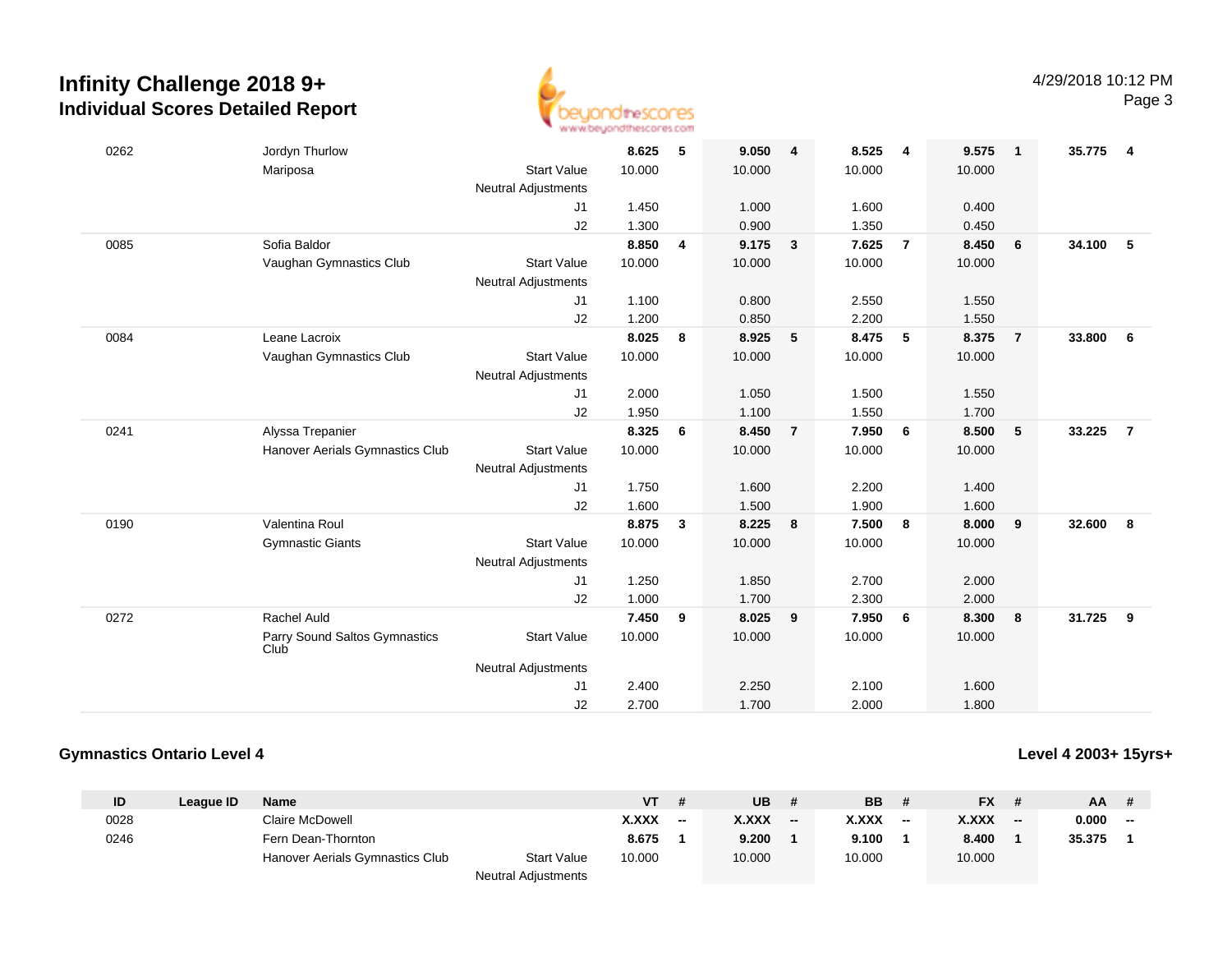

|      |                                 | J1                         | 1.250  | 0.850                 | 1.000                            | 1.650                 |             |
|------|---------------------------------|----------------------------|--------|-----------------------|----------------------------------|-----------------------|-------------|
|      |                                 | J2                         | 1.400  | 0.750                 | 0.800                            | 1.550                 |             |
| 0242 | Jasmine Bryson                  |                            | 7.600  | 6.900<br>$\mathbf{2}$ | 7.775<br>$\overline{\mathbf{2}}$ | 7.750<br>$\mathbf{2}$ | 30.025<br>ີ |
|      | Hanover Aerials Gymnastics Club | <b>Start Value</b>         | 10.000 | 10.000                | 10.000                           | 10.000                |             |
|      |                                 | <b>Neutral Adjustments</b> |        |                       |                                  |                       |             |
|      |                                 | J1                         | 2.300  | 3.300                 | 2.450                            | 2.100                 |             |
|      |                                 | J2                         | 2.500  | 2.900                 | 2.000                            | 2.400                 |             |

## **Gymnastics Ontario Level 4**

## **Level 4 13yrs 2005 A**

| ID   | League ID | <b>Name</b>                       |                            | <b>VT</b> | #              | <b>UB</b> | #              | <b>BB</b> | #              | <b>FX</b> | #              | $AA$ # |                |
|------|-----------|-----------------------------------|----------------------------|-----------|----------------|-----------|----------------|-----------|----------------|-----------|----------------|--------|----------------|
| 0154 |           | Jolin To                          |                            | 9.025     | 3              | 9.000     | 5              | 9.500     | 3              | 9.450     | 3              | 36.975 | 1              |
|      |           | Flip 'n' Wicked Gymnastics        | <b>Start Value</b>         | 10.000    |                | 10.000    |                | 10.000    |                | 10.000    |                |        |                |
|      |           |                                   | Neutral Adjustments        |           |                |           |                |           |                |           |                |        |                |
|      |           |                                   | J1                         | 1.000     |                | 0.900     |                | 0.500     |                | 0.600     |                |        |                |
|      |           |                                   | J2                         | 0.950     |                | 1.100     |                | 0.500     |                | 0.500     |                |        |                |
| 0199 |           | Sachleen Dhillon                  |                            | 9.225     | $\mathbf{1}$   | 8.900     | $\overline{7}$ | 8.975     | 5              | 9.700     | $\overline{1}$ | 36.800 | $\overline{2}$ |
|      |           | <b>Gymnastic Giants</b>           | <b>Start Value</b>         | 10.000    |                | 10.000    |                | 10.000    |                | 10.000    |                |        |                |
|      |           |                                   | <b>Neutral Adjustments</b> |           |                |           |                |           |                |           |                |        |                |
|      |           |                                   | J1                         | 0.750     |                | 1.100     |                | 1.150     |                | 0.250     |                |        |                |
|      |           |                                   | J2                         | 0.800     |                | 1.100     |                | 0.900     |                | 0.350     |                |        |                |
| 0171 |           | Joslynn Wright                    |                            | 7.650     | 9              | 9.650     | $\overline{1}$ | 9.800     | $\overline{1}$ | 9.500     | $\overline{2}$ | 36.600 | $\mathbf{3}$   |
|      |           | Georgian Bay Phoenix Gymnastics   | <b>Start Value</b>         | 10.000    |                | 10.000    |                | 10.000    |                | 10.000    |                |        |                |
|      |           |                                   | <b>Neutral Adjustments</b> |           |                |           |                |           |                |           |                |        |                |
|      |           |                                   | J1                         | 2.300     |                | 0.300     |                | 0.150     |                | 0.450     |                |        |                |
|      |           |                                   | J2                         | 2.400     |                | 0.400     |                | 0.250     |                | 0.550     |                |        |                |
| 0261 |           | <b>Emily Hamilton</b>             |                            | 9.125     | $\overline{2}$ | 9.275     | $\overline{2}$ | 8.700     | 6              | 9.375     | $\overline{4}$ | 36.475 | $\overline{4}$ |
|      |           | Mariposa                          | <b>Start Value</b>         | 10.000    |                | 10.000    |                | 10.000    |                | 10.000    |                |        |                |
|      |           |                                   | <b>Neutral Adjustments</b> |           |                |           |                |           |                |           |                |        |                |
|      |           |                                   | J1                         | 0.950     |                | 0.750     |                | 1.300     |                | 0.700     |                |        |                |
|      |           |                                   | J2                         | 0.800     |                | 0.700     |                | 1.300     |                | 0.550     |                |        |                |
| 0247 |           | Sarah Whitehead                   |                            | 8.350     | 6              | 9.075     | $\overline{4}$ | 9.525     | $\overline{2}$ | 9.100     | 5              | 36.050 | 5              |
|      |           | Hanover Aerials Gymnastics Club   | <b>Start Value</b>         | 10.000    |                | 10.000    |                | 10.000    |                | 10.000    |                |        |                |
|      |           |                                   | <b>Neutral Adjustments</b> |           |                |           |                |           |                |           |                |        |                |
|      |           |                                   | J1                         | 1.600     |                | 1.050     |                | 0.450     |                | 0.850     |                |        |                |
|      |           |                                   | J2                         | 1.700     |                | 0.800     |                | 0.500     |                | 0.950     |                |        |                |
| 0011 |           | Sarah Convery                     |                            | 8.575     | 5              | 8.975     | 6              | 8.650     | $\overline{7}$ | 8.700     | $\overline{7}$ | 34.900 | 6              |
|      |           | <b>Infinity Gymnastics Centre</b> | <b>Start Value</b>         | 10.000    |                | 10.000    |                | 10.000    |                | 10.000    |                |        |                |
|      |           |                                   | <b>Neutral Adjustments</b> |           |                |           |                |           |                |           |                |        |                |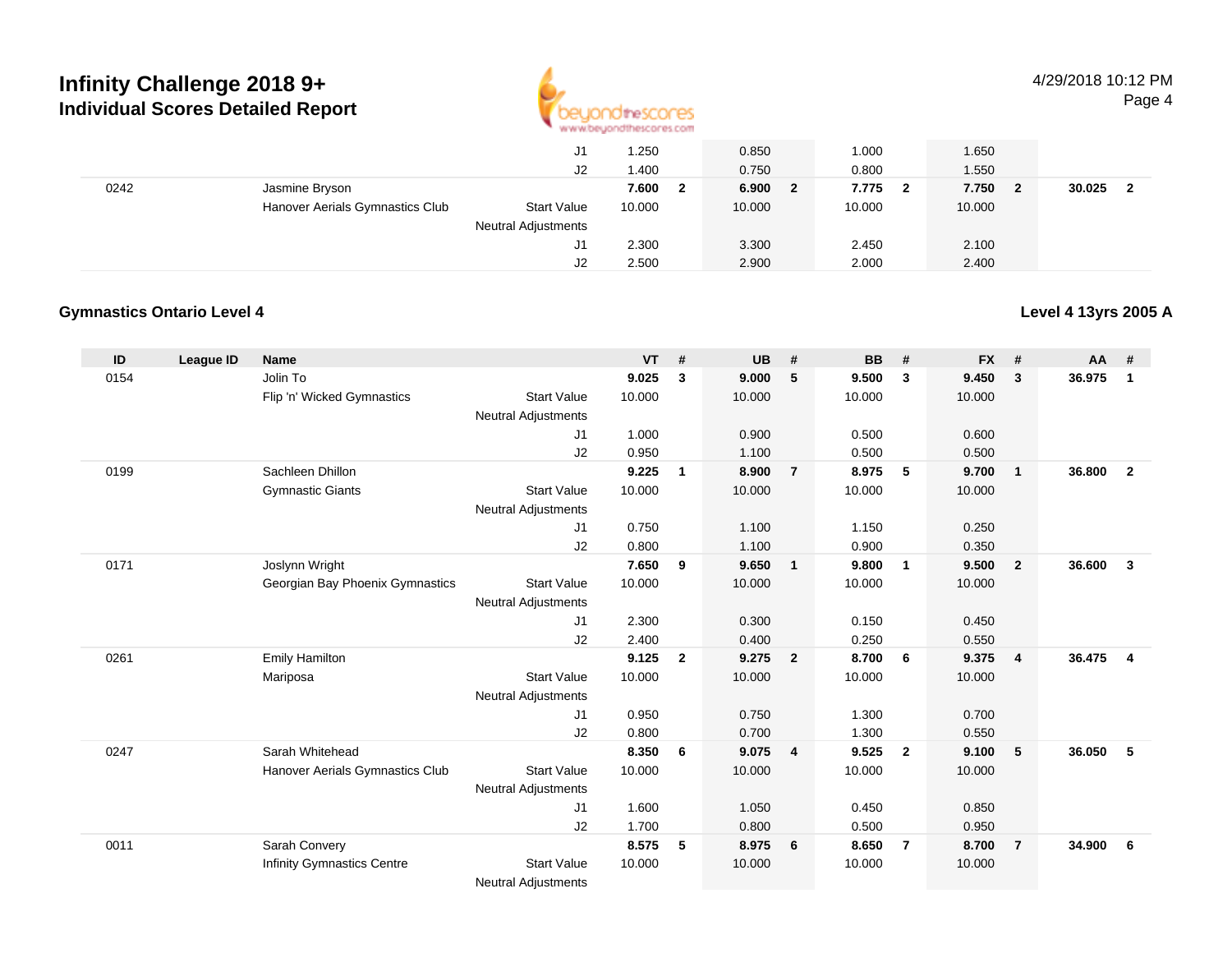

|      |                                 | J1                         | 1.350  |                | 1.100       | 1.400  |                | 1.300   |                 |        |     |
|------|---------------------------------|----------------------------|--------|----------------|-------------|--------|----------------|---------|-----------------|--------|-----|
|      |                                 | J2                         | 1.500  |                | 0.950       | 1.300  |                | 1.300   |                 |        |     |
| 0305 | Chelsea Ellis                   |                            | 8.200  | $\overline{7}$ | $9.150 \t3$ | 9.375  | $\overline{4}$ | 8.150 9 |                 | 34.875 | - 7 |
|      | Scarborough Gym Elites          | <b>Start Value</b>         | 10.000 |                | 10.000      | 10.000 |                | 10.000  |                 |        |     |
|      |                                 | <b>Neutral Adjustments</b> |        |                |             |        |                |         |                 |        |     |
|      |                                 | J1                         | 1.600  |                | 0.900       | 0.750  |                | 1.800   |                 |        |     |
|      |                                 | J2                         | 2.000  |                | 0.800       | 0.500  |                | 1.900   |                 |        |     |
| 0144 | Sierra Cunha                    |                            | 8.625  | $\overline{4}$ | 8.450 8     | 8.450  | - 8            | 9.000   | $6\overline{6}$ | 34.525 | - 8 |
|      | Flip 'n' Wicked Gymnastics      | <b>Start Value</b>         | 10.000 |                | 10.000      | 10.000 |                | 10.000  |                 |        |     |
|      |                                 | <b>Neutral Adjustments</b> |        |                |             |        |                |         |                 |        |     |
|      |                                 | J <sub>1</sub>             | 1.250  |                | 1.600       | 1.500  |                | 1.100   |                 |        |     |
|      |                                 | J2                         | 1.500  |                | 1.500       | 1.600  |                | 0.900   |                 |        |     |
| 0245 | Elisha Mathers                  |                            | 8.125  | 8              | 7.400 9     | 7.150  | - 9            | 8.250 8 |                 | 30.925 | - 9 |
|      | Hanover Aerials Gymnastics Club | <b>Start Value</b>         | 10.000 |                | 10.000      | 10.000 |                | 10.000  |                 |        |     |
|      |                                 | <b>Neutral Adjustments</b> |        |                |             |        |                |         |                 |        |     |
|      |                                 | J <sub>1</sub>             | 1.900  |                | 2.700       | 3.000  |                | 1.700   |                 |        |     |
|      |                                 | J2                         | 1.850  |                | 2.500       | 2.700  |                | 1.800   |                 |        |     |

## **Gymnastics Ontario Level 4**

**Level 4 13yrs 2005 B**

| ID   | League ID | Name                              |                            | <b>VT</b> | # | <b>UB</b> | #                       | <b>BB</b> | #                       | <b>FX</b> | #              | $AA$ # |                |
|------|-----------|-----------------------------------|----------------------------|-----------|---|-----------|-------------------------|-----------|-------------------------|-----------|----------------|--------|----------------|
| 0356 |           | Ese Agbaire                       |                            | 9.575     |   | 9.050     | $\overline{\mathbf{2}}$ | 8.150     | 9                       | 9.500     | 1              | 36.275 |                |
|      |           | <b>Gymnastic Giants</b>           | <b>Start Value</b>         | 10.000    |   | 10.000    |                         | 10.000    |                         | 10.000    |                |        |                |
|      |           |                                   | <b>Neutral Adjustments</b> |           |   |           |                         |           |                         |           |                |        |                |
|      |           |                                   | J1                         | 0.400     |   | 0.800     |                         | 1.800     |                         | 0.400     |                |        |                |
|      |           |                                   | J2                         | 0.450     |   | 1.100     |                         | 1.900     |                         | 0.600     |                |        |                |
| 0260 |           | Rianna Platt                      |                            | 8.775     | 3 | 8.800     | $\overline{\mathbf{4}}$ | 9.075     | $\mathbf{2}$            | 9.250     | $\overline{2}$ | 35.900 | $\overline{2}$ |
|      |           | Mariposa                          | <b>Start Value</b>         | 10.000    |   | 10.000    |                         | 10.000    |                         | 10.000    |                |        |                |
|      |           |                                   | <b>Neutral Adjustments</b> |           |   |           |                         |           |                         |           |                |        |                |
|      |           |                                   | J1                         | 1.300     |   | 1.300     |                         | 1.000     |                         | 0.900     |                |        |                |
|      |           |                                   | J2                         | 1.150     |   | 1.100     |                         | 0.850     |                         | 0.600     |                |        |                |
| 0021 |           | Sophie Griffith                   |                            | 8.325     | 6 | 9.600     | - 1                     | 9.000     | -3                      | 8.800     | 5              | 35.725 | -3             |
|      |           | <b>Infinity Gymnastics Centre</b> | <b>Start Value</b>         | 10.000    |   | 10.000    |                         | 10.000    |                         | 10.000    |                |        |                |
|      |           |                                   | <b>Neutral Adjustments</b> |           |   |           |                         |           |                         |           |                |        |                |
|      |           |                                   | J1                         | 1.550     |   | 0.400     |                         | 0.950     |                         | 1.200     |                |        |                |
|      |           |                                   | J2                         | 1.800     |   | 0.400     |                         | 1.050     |                         | 1.200     |                |        |                |
| 0167 |           | Meaghan Mothersell                |                            | 8.050     | 8 | 8.900     | $\overline{\mathbf{3}}$ | 9.375     | $\overline{\mathbf{1}}$ | 8.900     | 3              | 35.225 | 4              |
|      |           | Georgian Bay Phoenix Gymnastics   | <b>Start Value</b>         | 10.000    |   | 10.000    |                         | 10.000    |                         | 10.000    |                |        |                |
|      |           |                                   | Noutral Adjustments        |           |   |           |                         |           |                         |           |                |        |                |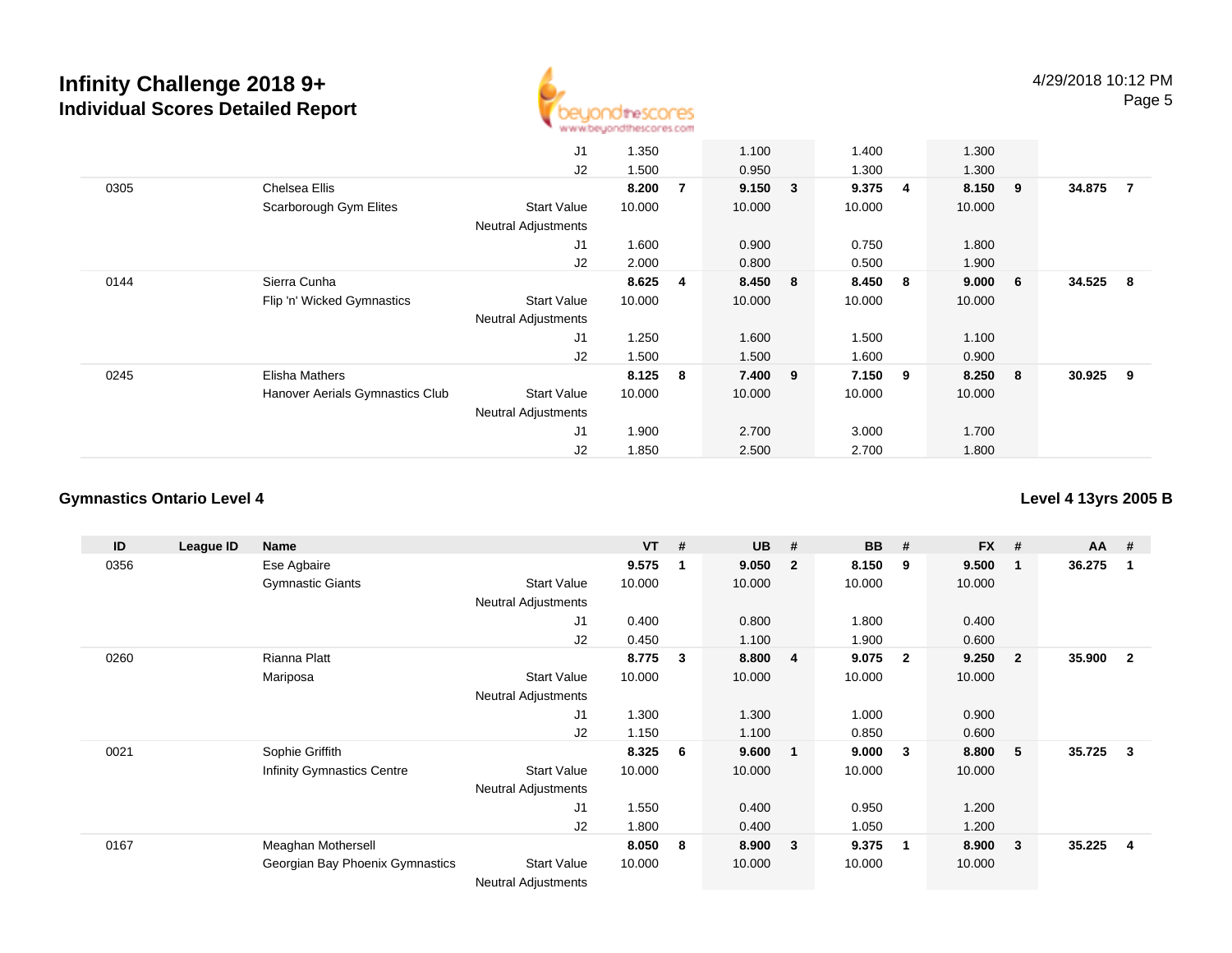

|      |                                                     | J <sub>1</sub><br>J2                                                     | 1.900<br>2.000                    |                | 1.250<br>0.950                    |                | 0.650<br>0.600                    |                | 1.050<br>1.150                    |                         |                          |
|------|-----------------------------------------------------|--------------------------------------------------------------------------|-----------------------------------|----------------|-----------------------------------|----------------|-----------------------------------|----------------|-----------------------------------|-------------------------|--------------------------|
| 0077 | Mia Catricala<br>Vaughan Gymnastics Club            | <b>Start Value</b><br><b>Neutral Adjustments</b>                         | 8.950<br>10.000                   | $\overline{2}$ | 8.800<br>10.000                   | $\overline{4}$ | 8.600<br>10.000                   | 8              | 8.625<br>10.000                   | $\overline{\mathbf{8}}$ | 34.975<br>- 5            |
|      |                                                     | J1<br>J2                                                                 | 1.050<br>1.050                    |                | 1.400<br>1.000                    |                | 1.400<br>1.400                    |                | 1.500<br>1.250                    |                         |                          |
| 0145 | Ryan Forsey<br>Flip 'n' Wicked Gymnastics           | <b>Start Value</b><br><b>Neutral Adjustments</b>                         | 8.250<br>10.000                   | $\overline{7}$ | 8.200<br>10.000                   | 5              | 8.800<br>10.000                   | 6              | 8.825<br>10.000                   | $\overline{4}$          | 34.075<br>6              |
|      |                                                     | J1<br>J2                                                                 | 1.650<br>1.850                    |                | 2.000<br>1.600                    |                | 1.300<br>1.100                    |                | 1.200<br>1.150                    |                         |                          |
| 0010 | <b>Coralee Clowes</b><br>Infinity Gymnastics Centre | <b>Start Value</b><br><b>Neutral Adjustments</b>                         | 8.675<br>10.000                   | 4              | 7.575<br>10.000                   | 6              | 8.975<br>10.000                   | 4              | 8.700<br>10.000                   | $\overline{7}$          | 33.925<br>$\overline{7}$ |
|      |                                                     | J1<br>J2                                                                 | 1.450<br>1.200                    |                | 2.500<br>2.350                    |                | 0.900<br>1.150                    |                | 1.300<br>1.300                    |                         |                          |
| 0197 | Komal Rai<br><b>Gymnastic Giants</b>                | <b>Start Value</b><br><b>Neutral Adjustments</b><br>J1<br>J2             | 8.500<br>10.000<br>1.400<br>1.600 | 5              | 8.200<br>10.000<br>2.000<br>1.600 | 5              | 8.725<br>10.000<br>1.150<br>1.400 | $\overline{7}$ | 8.400<br>10.000<br>1.600<br>1.600 | 9                       | 33.825<br>8              |
| 0141 | Haylie Broschek<br>Flip 'n' Wicked Gymnastics       | <b>Start Value</b><br><b>Neutral Adjustments</b><br>J1<br>J <sub>2</sub> | 8.325<br>10.000<br>1.650<br>1.700 | 6              | 7.475<br>10.000<br>2.750<br>2.300 | $\overline{7}$ | 8.825<br>10.000<br>1.150<br>1.200 | 5              | 8.750<br>10.000<br>1.200<br>1.300 | 6                       | 33.375<br>9              |

## **Gymnastics Ontario Level 4**

**Level 4 12yrs 2006 A**

| ID   | League ID | <b>Name</b>             |                            | VT .   | #            | <b>UB</b> | -#     | <b>BB</b> # |     | $FX$ # |     | <b>AA</b> | #  |
|------|-----------|-------------------------|----------------------------|--------|--------------|-----------|--------|-------------|-----|--------|-----|-----------|----|
| 0296 |           | Katelyn Bond            |                            | 9.150  |              | 9.450     |        | 9.150       |     | 9.550  |     | 37.300    |    |
|      |           | Scarborough Gym Elites  | <b>Start Value</b>         | 10.000 |              | 10.000    |        | 10.000      |     | 10.000 |     |           |    |
|      |           |                         | <b>Neutral Adjustments</b> |        |              |           |        |             |     |        |     |           |    |
|      |           |                         | J1                         | 0.900  |              | 0.600     |        | 0.950       |     | 0.550  |     |           |    |
|      |           |                         | J2                         | 0.800  |              | 0.500     |        | 0.750       |     | 0.350  |     |           |    |
| 0076 |           | Erin Coetzee            |                            | 9.075  | $\mathbf{2}$ | 8.550     | $_{3}$ | 8.850       | - 3 | 8.975  | - 2 | 35.450    | -2 |
|      |           | Vaughan Gymnastics Club | <b>Start Value</b>         | 10.000 |              | 10.000    |        | 10.000      |     | 10.000 |     |           |    |
|      |           |                         | <b>Neutral Adjustments</b> |        |              |           |        |             |     |        |     |           |    |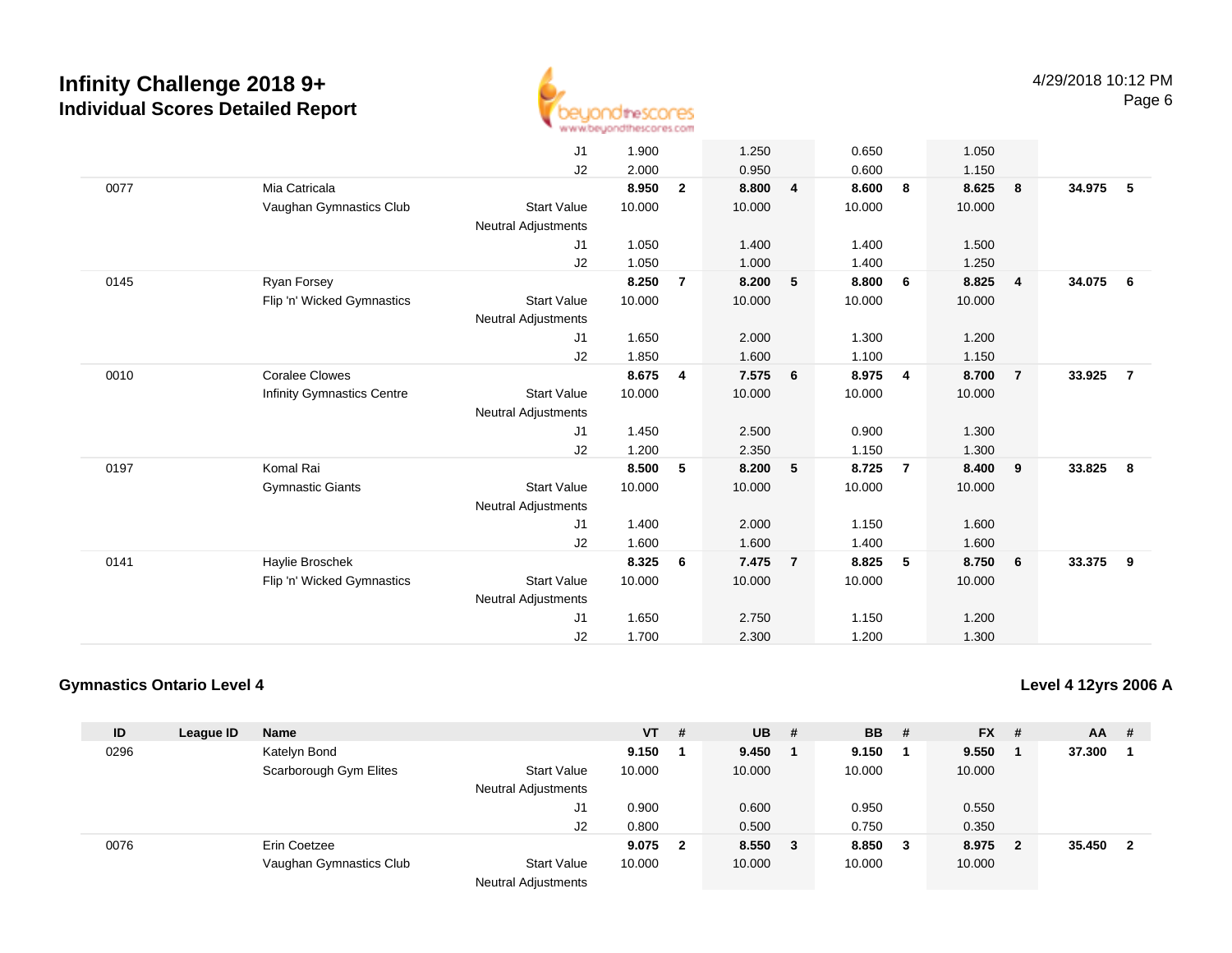

|      |                             | J1                         | 0.900  |                | 1.450  |                | 1.200    |                | 0.950  |                         |                                   |  |
|------|-----------------------------|----------------------------|--------|----------------|--------|----------------|----------|----------------|--------|-------------------------|-----------------------------------|--|
|      |                             | J2                         | 0.950  |                | 1.450  |                | 1.100    |                | 1.100  |                         |                                   |  |
| 0280 | Cahill Shadoff              |                            | 8.875  | 5              | 8.950  | $\overline{2}$ | 8.700    | $\overline{4}$ | 8.625  | $\overline{4}$          | 35.150<br>$\overline{\mathbf{3}}$ |  |
|      | Scarborough Gym Elites      | <b>Start Value</b>         | 10.000 |                | 10.000 |                | 10.000   |                | 10.000 |                         |                                   |  |
|      |                             | <b>Neutral Adjustments</b> |        |                |        |                |          |                |        |                         |                                   |  |
|      |                             | J <sub>1</sub>             | 1.100  |                | 0.950  |                | 1.400    |                | 1.500  |                         |                                   |  |
|      |                             | J2                         | 1.150  |                | 1.150  |                | 1.200    |                | 1.250  |                         |                                   |  |
| 0152 | Brooklyn Oetelaar           |                            | 9.050  | $\mathbf{3}$   | 8.175  | 4              | 8.300    | 5              | 8.600  | 5                       | 34.125<br>$\overline{\mathbf{4}}$ |  |
|      |                             | <b>Start Value</b>         | 10.000 |                | 10.000 |                | 10.000   |                | 10.000 |                         |                                   |  |
|      | Flip 'n' Wicked Gymnastics  |                            |        |                |        |                |          |                |        |                         |                                   |  |
|      |                             | <b>Neutral Adjustments</b> |        |                |        |                |          |                |        |                         |                                   |  |
|      |                             | J1                         | 0.900  |                | 1.800  |                | 1.800    |                | 1.350  |                         |                                   |  |
|      |                             | J2                         | 1.000  |                | 1.850  |                | 1.600    |                | 1.450  |                         |                                   |  |
| 0295 | Emma LeBlanc                |                            | 8.750  | 6              | 8.000  | 5              | 8.225    | 6              | 8.900  | $\overline{\mathbf{3}}$ | 33.875<br>- 5                     |  |
|      | Scarborough Gym Elites      | <b>Start Value</b>         | 10.000 |                | 10.000 |                | 10.000   |                | 10.000 |                         |                                   |  |
|      |                             | <b>Neutral Adjustments</b> |        |                |        |                | $-0.100$ |                |        |                         |                                   |  |
|      |                             | J1                         | 1.300  |                | 2.200  |                | 1.650    |                | 0.950  |                         |                                   |  |
|      |                             | J2                         | 1.200  |                | 1.800  |                | 1.700    |                | 1.250  |                         |                                   |  |
| 0151 | Rayden Roy                  |                            | 8.925  | 4              | 7.350  | 6              | 8.975    | $\overline{2}$ | 8.425  | $\overline{7}$          | 33.675<br>- 6                     |  |
|      | Flip 'n' Wicked Gymnastics  | <b>Start Value</b>         | 10.000 |                | 10.000 |                | 10.000   |                | 10.000 |                         |                                   |  |
|      |                             | <b>Neutral Adjustments</b> |        |                |        |                |          |                |        |                         |                                   |  |
|      |                             | J <sub>1</sub>             | 1.100  |                | 2.900  |                | 1.100    |                | 1.450  |                         |                                   |  |
|      |                             | J2                         | 1.050  |                | 2.400  |                | 0.950    |                | 1.700  |                         |                                   |  |
| 0346 | Arianne Breton              |                            | 8.600  | $\overline{7}$ | 6.200  | $\overline{7}$ | 6.800    | $\overline{7}$ | 8.500  | 6                       | 30.100<br>$\overline{7}$          |  |
|      | <b>Timiskaming Tumblers</b> | <b>Start Value</b>         | 10.000 |                | 10.000 |                | 10.000   |                | 10.000 |                         |                                   |  |
|      |                             | <b>Neutral Adjustments</b> |        |                |        |                |          |                |        |                         |                                   |  |
|      |                             | J1                         | 1.350  |                | 4.000  |                | 3.200    |                | 1.400  |                         |                                   |  |
|      |                             | J2                         | 1.450  |                | 3.600  |                | 3.200    |                | 1.600  |                         |                                   |  |

## **Gymnastics Ontario Level 4**

**Level 4 12yrs 2006 B**

| ID   | League ID | <b>Name</b>                     |                            | <b>VT</b> | # | <b>UB</b> | #   | <b>BB</b> | - # | $FX$ #  | AA     | -#  |
|------|-----------|---------------------------------|----------------------------|-----------|---|-----------|-----|-----------|-----|---------|--------|-----|
| 0298 |           | Sascha Muzzatti                 |                            | 9.200     | 3 | 9.575     |     | 8.200     | 4   | 9.375   | 36.350 |     |
|      |           | Scarborough Gym Elites          | <b>Start Value</b>         | 10.000    |   | 10.000    |     | 10.000    |     | 10.000  |        |     |
|      |           |                                 | <b>Neutral Adjustments</b> |           |   |           |     |           |     |         |        |     |
|      |           |                                 | J1                         | 0.700     |   | 0.450     |     | .800      |     | 0.600   |        |     |
|      |           |                                 | J2                         | 0.900     |   | 0.400     |     | 1.800     |     | 0.650   |        |     |
| 0172 |           | <b>Rachel Urguhart</b>          |                            | 8.775     | 5 | 9.150     | - 2 | 9.000     | 3   | 8.950 4 | 35.875 | - 2 |
|      |           | Georgian Bay Phoenix Gymnastics | <b>Start Value</b>         | 10.000    |   | 10.000    |     | 10.000    |     | 10.000  |        |     |
|      |           |                                 | $\blacksquare$             |           |   |           |     |           |     |         |        |     |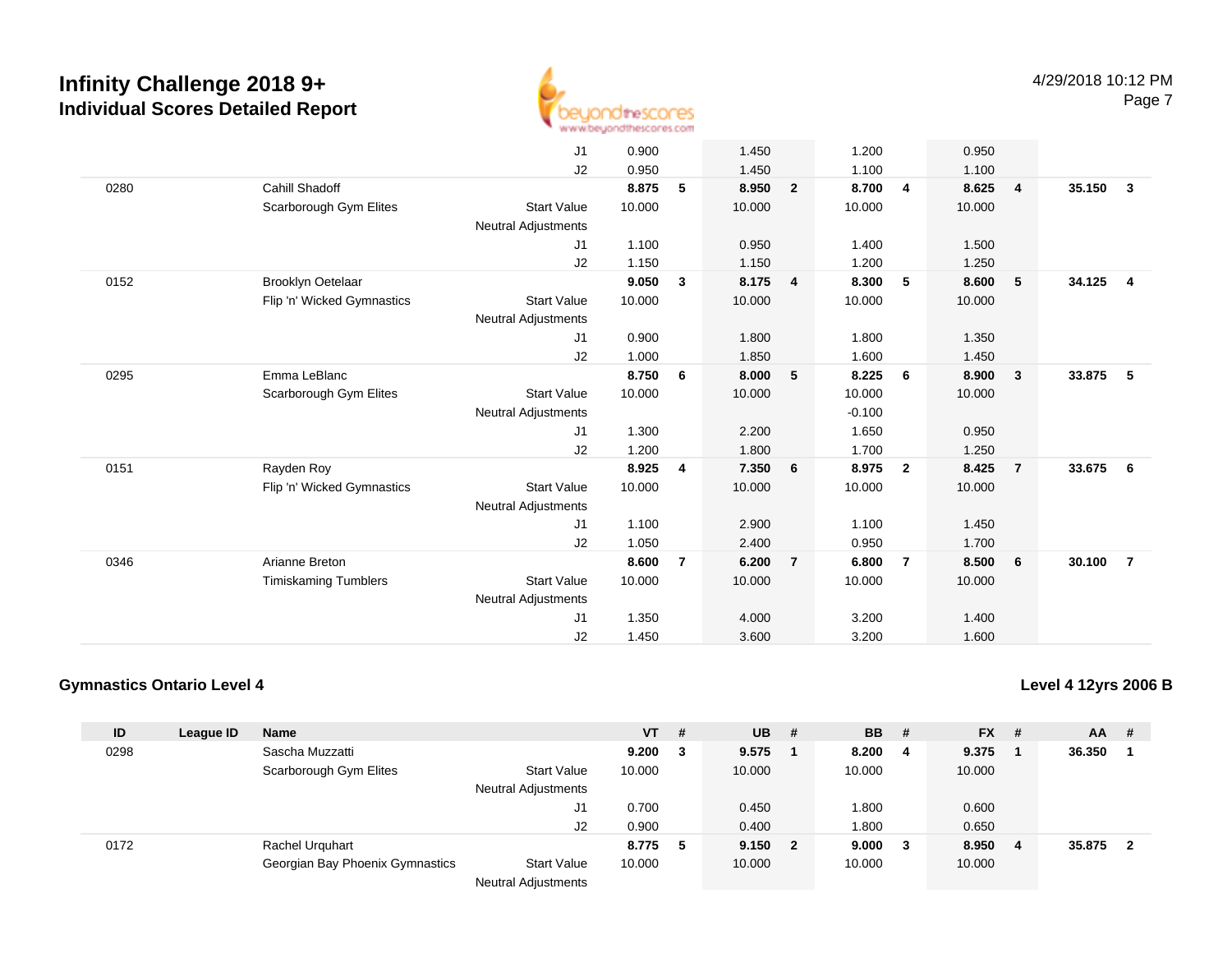

|      |                                 | J1                         | 1.250  |                | 0.850  |                | 1.150    |                | 1.100  |                         |        |                         |
|------|---------------------------------|----------------------------|--------|----------------|--------|----------------|----------|----------------|--------|-------------------------|--------|-------------------------|
|      |                                 | J2                         | 1.200  |                | 0.850  |                | 0.850    |                | 1.000  |                         |        |                         |
| 0244 | Melina Courtney                 |                            | 8.850  | $\overline{4}$ | 8.800  | 3              | 9.175    | $\mathbf{1}$   | 8.750  | $6\overline{6}$         | 35.575 | $\overline{\mathbf{3}}$ |
|      | Hanover Aerials Gymnastics Club | <b>Start Value</b>         | 10.000 |                | 10.000 |                | 10.000   |                | 10.000 |                         |        |                         |
|      |                                 | <b>Neutral Adjustments</b> |        |                |        |                |          |                |        |                         |        |                         |
|      |                                 | J1                         | 1.200  |                | 1.100  |                | 0.850    |                | 1.100  |                         |        |                         |
|      |                                 | J2                         | 1.100  |                | 1.300  |                | 0.800    |                | 1.400  |                         |        |                         |
| 0225 | Rachel Stephan                  |                            | 9.275  | 1              | 8.700  | $\overline{4}$ | 8.200    | 4              | 9.000  | $\overline{\mathbf{3}}$ | 35.175 | $\overline{\mathbf{4}}$ |
|      | <b>Gymnastic Giants</b>         | <b>Start Value</b>         | 10.000 |                | 10.000 |                | 10.000   |                | 10.000 |                         |        |                         |
|      |                                 | <b>Neutral Adjustments</b> |        |                |        |                |          |                |        |                         |        |                         |
|      |                                 | J1                         | 0.600  |                | 1.400  |                | 1.850    |                | 0.850  |                         |        |                         |
|      |                                 | J2                         | 0.850  |                | 1.200  |                | 1.750    |                | 1.150  |                         |        |                         |
| 0259 | Sacha Versace                   |                            | 9.250  | $\overline{2}$ | 7.750  | 5              | 8.000    | 6              | 8.925  | $-5$                    | 33.925 | - 5                     |
|      | Mariposa                        | <b>Start Value</b>         | 10.000 |                | 10.000 |                | 10.000   |                | 10.000 |                         |        |                         |
|      |                                 | <b>Neutral Adjustments</b> |        |                |        |                | $-0.100$ |                |        |                         |        |                         |
|      |                                 | J1                         | 0.650  |                | 2.150  |                | 1.900    |                | 1.200  |                         |        |                         |
|      |                                 | J2                         | 0.850  |                | 2.350  |                | 1.900    |                | 0.950  |                         |        |                         |
| 0150 | Layla Summers                   |                            | 8.025  | $\overline{7}$ | 7.200  | $\overline{7}$ | 9.150    | $\overline{2}$ | 9.275  | $\overline{\mathbf{2}}$ | 33.650 | 6                       |
|      | Flip 'n' Wicked Gymnastics      | <b>Start Value</b>         | 10.000 |                | 10.000 |                | 10.000   |                | 10.000 |                         |        |                         |
|      |                                 | <b>Neutral Adjustments</b> |        |                |        |                |          |                |        |                         |        |                         |
|      |                                 | J1                         | 2.000  |                | 2.600  |                | 0.800    |                | 0.800  |                         |        |                         |
|      |                                 | J2                         | 1.950  |                | 3.000  |                | 0.900    |                | 0.650  |                         |        |                         |
| 0243 | Elizabeth Wilson                |                            | 8.725  | 6              | 7.225  | 6              | 8.100    | 5              | 8.600  | $\overline{7}$          | 32.650 | $\overline{7}$          |
|      | Hanover Aerials Gymnastics Club | <b>Start Value</b>         | 10.000 |                | 10.000 |                | 10.000   |                | 10.000 |                         |        |                         |
|      |                                 | <b>Neutral Adjustments</b> |        |                |        |                |          |                |        |                         |        |                         |
|      |                                 | J1                         | 1.200  |                | 2.750  |                | 2.000    |                | 1.550  |                         |        |                         |
|      |                                 | J2                         | 1.350  |                | 2.800  |                | 1.800    |                | 1.250  |                         |        |                         |

## **Gymnastics Ontario Level 4**

**Level 4 11yrs 2007 A**

| ID   |           | <b>Name</b>             |                            | <b>VT</b> | # | <b>UB</b> | - #                     | <b>BB</b> | - #          | <b>FX</b> | - #                     | <b>AA</b> | -# |
|------|-----------|-------------------------|----------------------------|-----------|---|-----------|-------------------------|-----------|--------------|-----------|-------------------------|-----------|----|
|      | League ID |                         |                            |           |   |           |                         |           |              |           |                         |           |    |
| 0089 |           | Selin Ataselim          |                            | 9.000     | 4 | 9.275     |                         | 8.950     |              | 9.025     | $\overline{\mathbf{2}}$ | 36.250    |    |
|      |           | Vaughan Gymnastics Club | <b>Start Value</b>         | 10.000    |   | 10.000    |                         | 10.000    |              | 10.000    |                         |           |    |
|      |           |                         | <b>Neutral Adjustments</b> |           |   |           |                         |           |              |           |                         |           |    |
|      |           |                         | J1                         | 1.000     |   | 0.800     |                         | 1.150     |              | 1.100     |                         |           |    |
|      |           |                         | J2                         | 1.000     |   | 0.650     |                         | 0.950     |              | 0.850     |                         |           |    |
| 0096 |           | Ella Didio              |                            | 9.275     |   | 9.100     | $\overline{\mathbf{2}}$ | 9.050     | $\mathbf{2}$ | 8.550     | $5^{\circ}$             | 35.975    | -2 |
|      |           | Vaughan Gymnastics Club | <b>Start Value</b>         | 10.000    |   | 10.000    |                         | 10.000    |              | 10.000    |                         |           |    |
|      |           |                         |                            |           |   |           |                         |           |              |           |                         |           |    |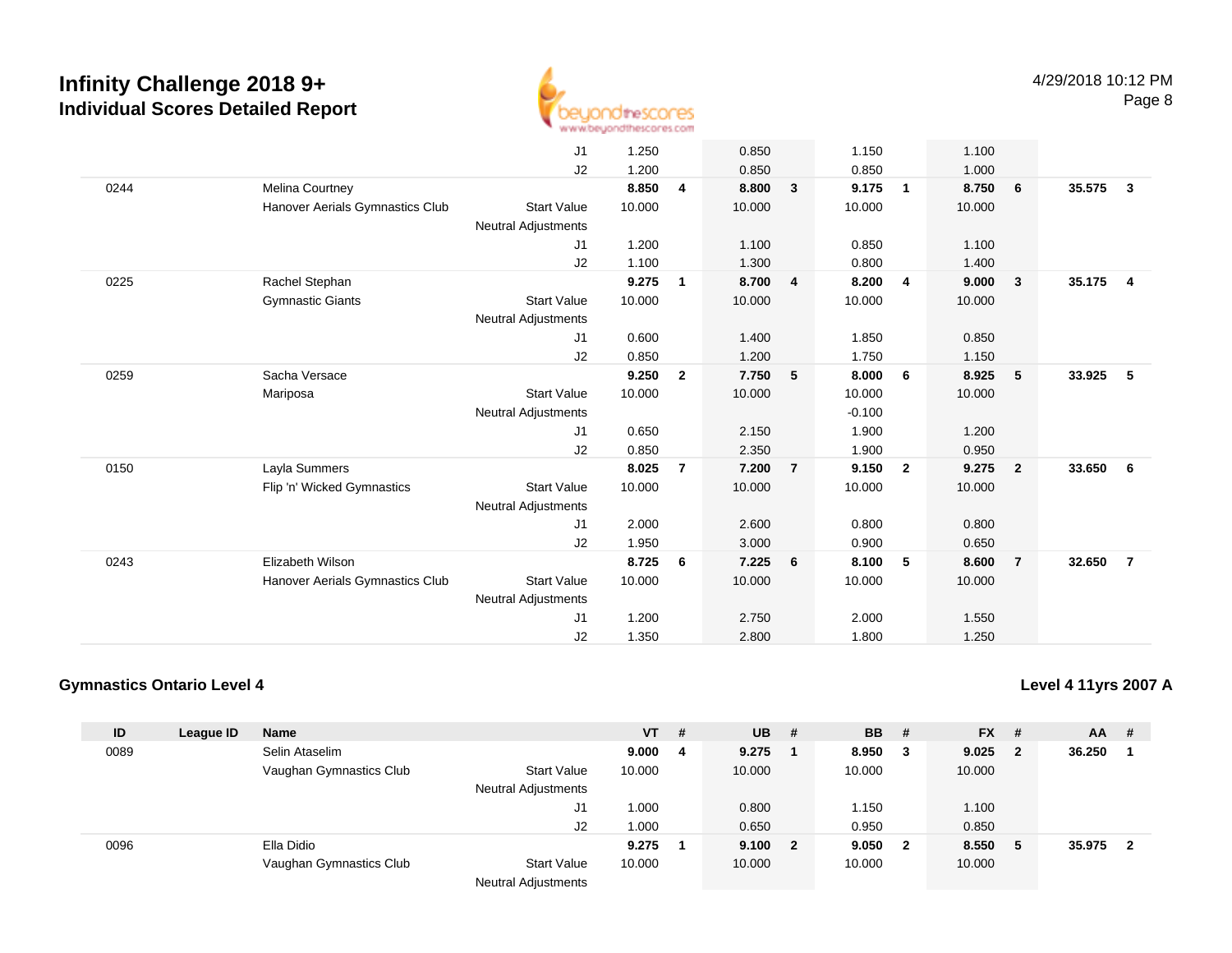

|      |                                   | J1                         | 0.700  |                | 0.950  |                | 0.950    |                | 1.600  |                         |                                   |  |
|------|-----------------------------------|----------------------------|--------|----------------|--------|----------------|----------|----------------|--------|-------------------------|-----------------------------------|--|
|      |                                   | J2                         | 0.750  |                | 0.850  |                | 0.950    |                | 1.300  |                         |                                   |  |
| 0091 | Emma Alpert                       |                            | 9.075  | $\mathbf{3}$   | 8.600  | $\overline{4}$ | 9.100    | $\mathbf{1}$   | 8.900  | $\overline{\mathbf{3}}$ | 35.675<br>$\overline{\mathbf{3}}$ |  |
|      | Vaughan Gymnastics Club           | <b>Start Value</b>         | 10.000 |                | 10.000 |                | 10.000   |                | 10.000 |                         |                                   |  |
|      |                                   | <b>Neutral Adjustments</b> |        |                |        |                |          |                |        |                         |                                   |  |
|      |                                   | J1                         | 0.950  |                | 1.500  |                | 0.950    |                | 1.000  |                         |                                   |  |
|      |                                   | J2                         | 0.900  |                | 1.300  |                | 0.850    |                | 1.200  |                         |                                   |  |
| 0036 | Juliet Sarabura                   |                            | 8.775  | 5              | 8.600  | 4              | 8.825    | 5              | 9.250  | $\overline{1}$          | 35.450 4                          |  |
|      | <b>Infinity Gymnastics Centre</b> | <b>Start Value</b>         | 10.000 |                | 10.000 |                | 10.000   |                | 10.000 |                         |                                   |  |
|      |                                   | <b>Neutral Adjustments</b> |        |                |        |                |          |                |        |                         |                                   |  |
|      |                                   | J1                         | 1.350  |                | 1.400  |                | 1.150    |                | 0.750  |                         |                                   |  |
|      |                                   | J2                         | 1.100  |                | 1.400  |                | 1.200    |                | 0.750  |                         |                                   |  |
| 0148 | Natalie Hodge-Putzer              |                            | 8.425  | $\overline{7}$ | 8.750  | $\mathbf{3}$   | 8.350    | $\overline{7}$ | 9.250  | $\overline{1}$          | 34.775<br>$-5$                    |  |
|      | Flip 'n' Wicked Gymnastics        | <b>Start Value</b>         | 10.000 |                | 10.000 |                | 10.000   |                | 10.000 |                         |                                   |  |
|      |                                   | <b>Neutral Adjustments</b> |        |                |        |                |          |                |        |                         |                                   |  |
|      |                                   | J1                         | 1.500  |                | 1.150  |                | 1.700    |                | 0.750  |                         |                                   |  |
|      |                                   | J2                         | 1.650  |                | 1.350  |                | 1.600    |                | 0.750  |                         |                                   |  |
| 0252 | Savanna Benson                    |                            | 8.675  | 6              | 8.225  | 5              | 8.925    | 4              | 8.650  | $\overline{4}$          | 34.475<br>6                       |  |
|      | Mariposa                          | <b>Start Value</b>         | 10.000 |                | 10.000 |                | 10.000   |                | 10.000 |                         |                                   |  |
|      |                                   | <b>Neutral Adjustments</b> |        |                |        |                | $-0.200$ |                |        |                         |                                   |  |
|      |                                   | J1                         | 1.250  |                | 1.650  |                | 0.900    |                | 1.200  |                         |                                   |  |
|      |                                   | J2                         | 1.400  |                | 1.900  |                | 0.850    |                | 1.500  |                         |                                   |  |
| 0094 | Shania Maharai                    |                            | 9.100  | $\overline{2}$ | 8.100  | 6              | 8.375    | 6              | 8.350  | 6                       | 33.925<br>$\overline{7}$          |  |
|      | Vaughan Gymnastics Club           | <b>Start Value</b>         | 10.000 |                | 10.000 |                | 10.000   |                | 10.000 |                         |                                   |  |
|      |                                   | <b>Neutral Adjustments</b> |        |                |        |                |          |                |        |                         |                                   |  |
|      |                                   | J1                         | 0.850  |                | 1.800  |                | 1.650    |                | 1.550  |                         |                                   |  |
|      |                                   | J <sub>2</sub>             | 0.950  |                | 2.000  |                | 1.600    |                | 1.750  |                         |                                   |  |

## **Gymnastics Ontario Level 4**

**Level 4 11yrs 2007 B**

| ID   | League ID | <b>Name</b>                     |                                                                                                             | <b>VT</b> | # | <b>UB</b> | # | <b>BB</b> | - # | <b>FX</b> | - # | AA     | -# |
|------|-----------|---------------------------------|-------------------------------------------------------------------------------------------------------------|-----------|---|-----------|---|-----------|-----|-----------|-----|--------|----|
| 0170 |           | <b>Brooke MacWilliam</b>        |                                                                                                             | 9.000     | 3 | 9.100     |   | 9.100     | 3   | 9.350     |     | 36.550 |    |
|      |           | Georgian Bay Phoenix Gymnastics | <b>Start Value</b>                                                                                          | 10.000    |   | 10.000    |   | 10.000    |     | 10.000    |     |        |    |
|      |           |                                 | <b>Neutral Adjustments</b>                                                                                  |           |   |           |   |           |     |           |     |        |    |
|      |           |                                 | J1                                                                                                          | 1.100     |   | 0.900     |   | 0.850     |     | 0.700     |     |        |    |
|      |           |                                 | J <sub>2</sub>                                                                                              | 0.900     |   | 0.900     |   | 0.950     |     | 0.600     |     |        |    |
| 0173 |           | Carylie Rands                   |                                                                                                             | 9.400     |   | 8.775     | 2 | 8.800     | 5   | 9.200     |     | 36.175 |    |
|      |           | Georgian Bay Phoenix Gymnastics | <b>Start Value</b>                                                                                          | 10.000    |   | 10.000    |   | 10.000    |     | 10.000    |     |        |    |
|      |           |                                 | $\mathbf{A} \mathbf{B}$ and $\mathbf{A} \mathbf{B}$ and $\mathbf{A} \mathbf{B}$ and $\mathbf{A} \mathbf{B}$ |           |   |           |   |           |     |           |     |        |    |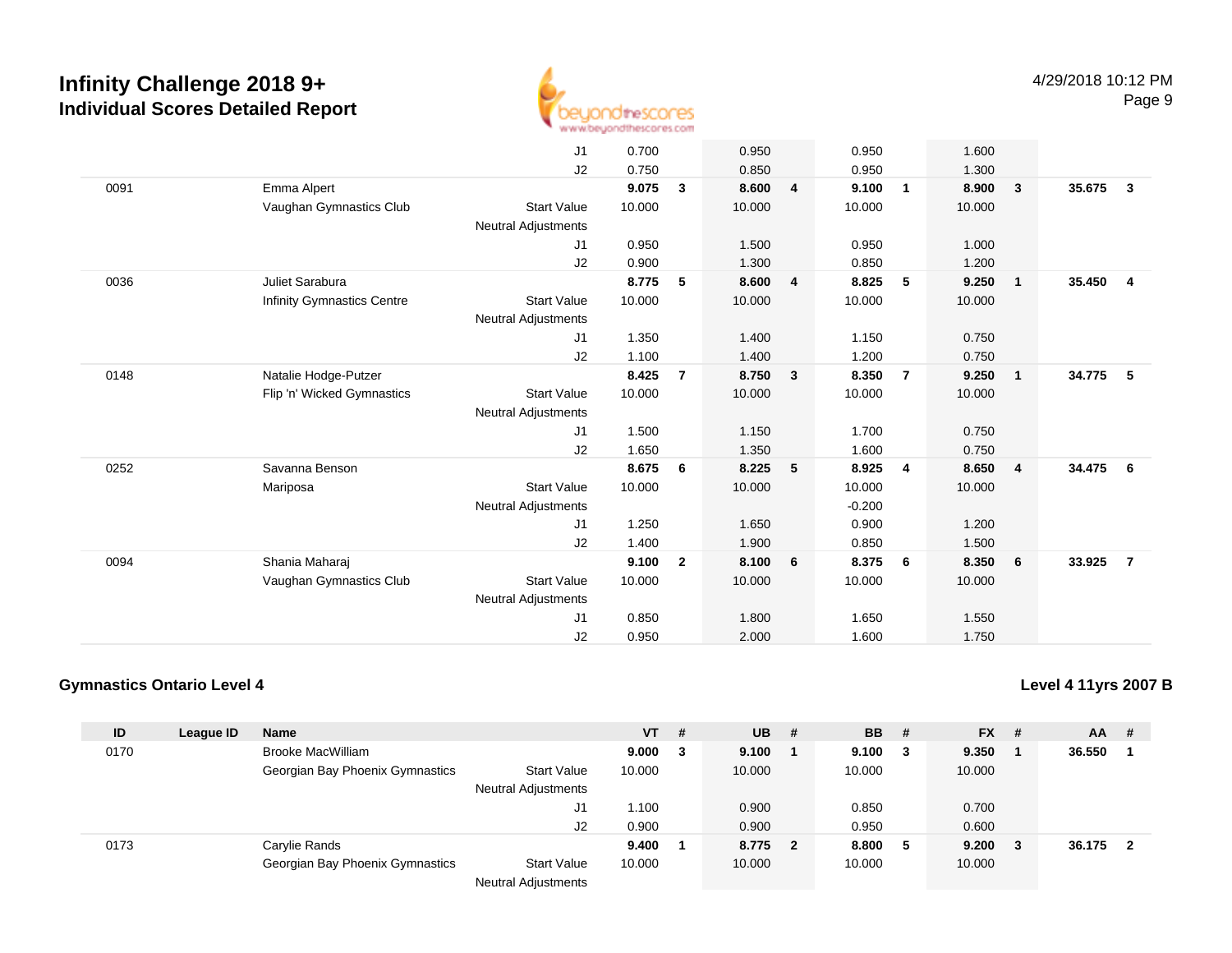

|      |                            | J1                         | 0.550  |                | 1.150  |              | 1.250  |                | 0.850  |                         |        |                         |
|------|----------------------------|----------------------------|--------|----------------|--------|--------------|--------|----------------|--------|-------------------------|--------|-------------------------|
|      |                            | J2                         | 0.650  |                | 1.300  |              | 1.150  |                | 0.750  |                         |        |                         |
| 0013 | Josée DesRoches            |                            | 8.300  | $\overline{7}$ | 9.100  | $\mathbf{1}$ | 9.175  | $\overline{2}$ | 9.275  | $\overline{\mathbf{2}}$ | 35.850 | $\mathbf{3}$            |
|      | Infinity Gymnastics Centre | <b>Start Value</b>         | 10.000 |                | 10.000 |              | 10.000 |                | 10.000 |                         |        |                         |
|      |                            | <b>Neutral Adjustments</b> |        |                |        |              |        |                |        |                         |        |                         |
|      |                            | J1                         | 1.600  |                | 1.000  |              | 0.900  |                | 0.800  |                         |        |                         |
|      |                            | J2                         | 1.800  |                | 0.800  |              | 0.750  |                | 0.650  |                         |        |                         |
| 0083 | Michaela Terrazano         |                            | 8.475  | 6              | 8.550  | 4            | 9.100  | $\mathbf{3}$   | 8.950  | $5\phantom{1}$          | 35.075 | $\overline{\mathbf{4}}$ |
|      | Vaughan Gymnastics Club    | <b>Start Value</b>         | 10.000 |                | 10.000 |              | 10.000 |                | 10.000 |                         |        |                         |
|      |                            | <b>Neutral Adjustments</b> |        |                |        |              |        |                |        |                         |        |                         |
|      |                            | J1                         | 1.450  |                | 1.350  |              | 0.950  |                | 1.150  |                         |        |                         |
|      |                            | J2                         | 1.600  |                | 1.550  |              | 0.850  |                | 0.950  |                         |        |                         |
| 0018 | Isabella Gendron           |                            | 8.875  | 4              | 7.775  | 5            | 9.200  | $\overline{1}$ | 9.000  | $\overline{4}$          | 34.850 | - 5                     |
|      | Infinity Gymnastics Centre | <b>Start Value</b>         | 10.000 |                | 10.000 |              | 10.000 |                | 10.000 |                         |        |                         |
|      |                            | <b>Neutral Adjustments</b> |        |                |        |              |        |                |        |                         |        |                         |
|      |                            | J1                         | 1.000  |                | 2.300  |              | 0.800  |                | 0.900  |                         |        |                         |
|      |                            | J2                         | 1.250  |                | 2.150  |              | 0.800  |                | 1.100  |                         |        |                         |
| 0253 | Maeghan Duck               |                            | 8.850  | 5              | 8.725  | $\mathbf{3}$ | 8.300  | 6              | 8.825  | 6                       | 34.700 | - 6                     |
|      | Mariposa                   | <b>Start Value</b>         | 10.000 |                | 10.000 |              | 10.000 |                | 10.000 |                         |        |                         |
|      |                            | <b>Neutral Adjustments</b> |        |                |        |              |        |                |        |                         |        |                         |
|      |                            | J1                         | 1.100  |                | 1.300  |              | 1.850  |                | 1.300  |                         |        |                         |
|      |                            | J2                         | 1.200  |                | 1.250  |              | 1.550  |                | 1.050  |                         |        |                         |
| 0254 | <b>Addison Avers</b>       |                            | 9.050  | $\overline{2}$ | 7.500  | 6            | 8.975  | $\overline{4}$ | 8.600  | $\overline{7}$          | 34.125 | $\overline{7}$          |
|      | Mariposa                   | <b>Start Value</b>         | 10.000 |                | 10.000 |              | 10.000 |                | 10.000 |                         |        |                         |
|      |                            | <b>Neutral Adjustments</b> |        |                |        |              |        |                |        |                         |        |                         |
|      |                            | J1                         | 1.000  |                | 2.500  |              | 1.200  |                | 1.250  |                         |        |                         |
|      |                            | J2                         | 0.900  |                | 2.500  |              | 0.850  |                | 1.550  |                         |        |                         |
|      |                            |                            |        |                |        |              |        |                |        |                         |        |                         |

## **Gymnastics Ontario Level 4**

**Level 4 11yrs 2007 C**

| ID   | League ID | <b>Name</b>            |                                      | <b>VT</b> | #            | <b>UB</b> | -# | <b>BB</b> | - # | $FX$ # |     | <b>AA</b> | -# |
|------|-----------|------------------------|--------------------------------------|-----------|--------------|-----------|----|-----------|-----|--------|-----|-----------|----|
| 0288 |           | Sienna DesLauriers     |                                      | 9.200     | $\mathbf{2}$ | 9.700     |    | 8.825     | 2   | 9.475  |     | 37.200    |    |
|      |           | Scarborough Gym Elites | <b>Start Value</b>                   | 10.000    |              | 10.000    |    | 10.000    |     | 10.000 |     |           |    |
|      |           |                        | Neutral Adjustments                  |           |              |           |    |           |     |        |     |           |    |
|      |           |                        | J1                                   | 0.800     |              | 0.350     |    | .200      |     | 0.400  |     |           |    |
|      |           |                        | J2                                   | 0.800     |              | 0.250     |    | 1.150     |     | 0.650  |     |           |    |
| 0303 |           | Jasmine Simmons        |                                      | 9.500     |              | 9.200     | 2  | 9.250     |     | 9.050  | - 3 | 37,000    | -2 |
|      |           | Scarborough Gym Elites | <b>Start Value</b>                   | 10.000    |              | 10.000    |    | 10.000    |     | 10.000 |     |           |    |
|      |           |                        | <b>Allacedorel Authorities</b> and a |           |              |           |    |           |     |        |     |           |    |